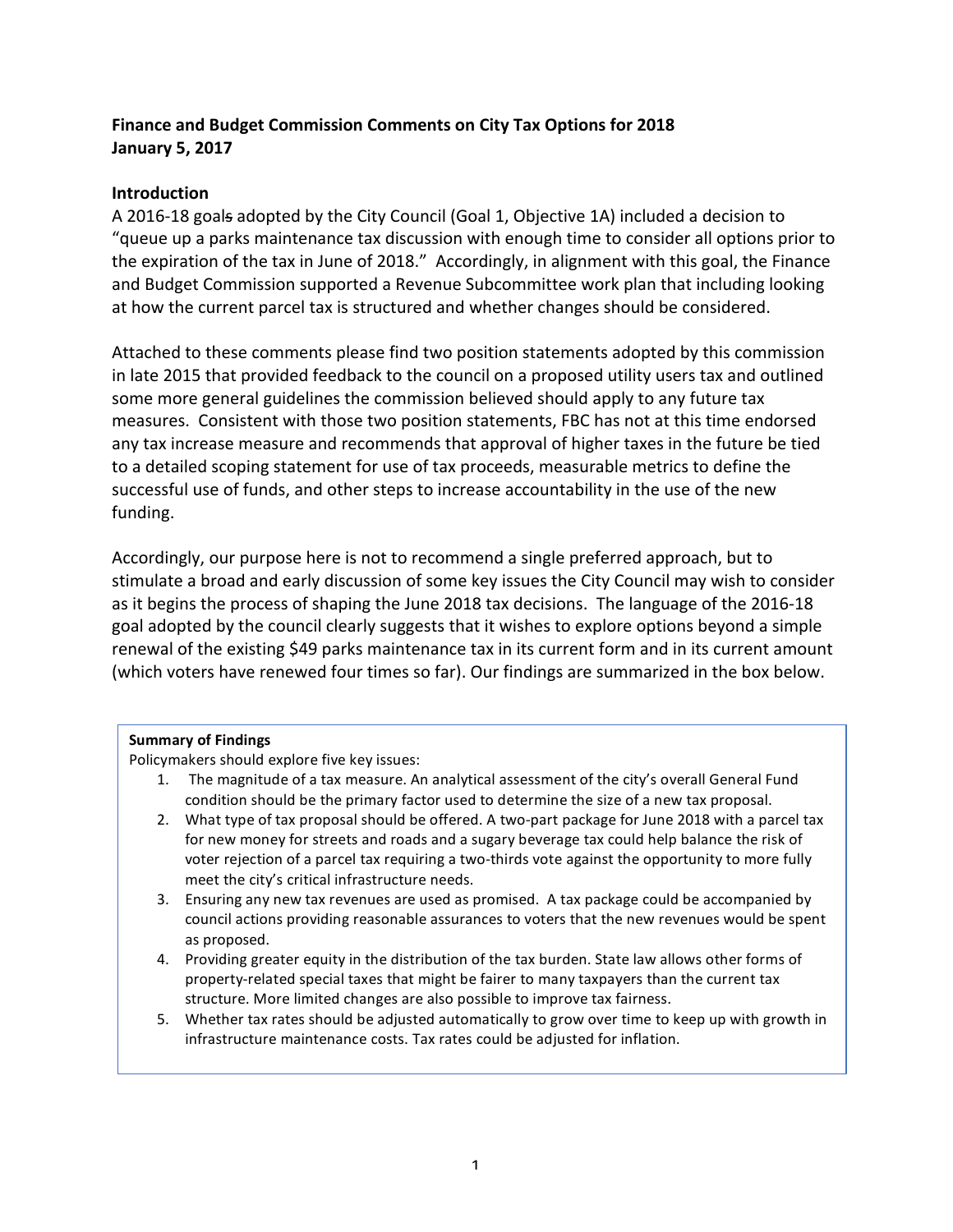## **Analysis**

1. What magnitude of tax solution is needed? An analytical assessment of the city's overall General Fund condition should be the primary factor used to determine the size of a new tax *proposal.* This memo describes a logical process and some factors to consider in such an *analysis.*

It has been apparent for some time to FBC and City Council members that, even with recent improvements in the city's financial condition, the city's current revenue and cost structure may provide insufficient long-term resources to meet all its obligations. The main concern is for the General Fund, which supports a broad array of important services valued by its citizens. We now know that pension contributions for the city will escalate significantly in the next few years, and analyses conducted by city-paid consultants has documented that significant additional resources are also needed to maintain basic parks and buildings infrastructure.

This concern has prompted efforts by the city to find and implement additional efficiency measures and new revenues from non-tax sources, such as from the lease or sale of surplus city assets. It appears highly likely, however, that an increase in taxes will also be needed to fully address these fiscal challenges. But what amount of additional funding will be needed has not been fully analyzed.

The additional tax revenues needed to fix our infrastructure cannot be considered in isolation. Expenditures for infrastructure tend to be deferred in lean times to preserve funding for ongoing services, including police and fire protection. Some voters will also want to be sure that the city truly has a funding shortfall before they will be willing to dig into their own pockets to provide additional revenues to City Hall. To answer such concerns, the analysis proposed here would examine how the General Fund would fare for at least the duration of a proposed tax measure that includes a "sunset" provision. If a permanent tax measure is the preferred approach, such an analysis should assess the condition of the General Fund for at least ten years, in keeping with the city's most recent practices for making long-term budget forecasts.

Technically, the parcel tax measure that is up for renewal in 2018 does not generate money for the General Fund. It goes to a special fund, since it is derived from a special tax. However, these revenues are largely used today to offset the amount of General Fund monies that would otherwise be needed for the support for the Parks and Community Services Department. That means an analysis of the condition of the General Fund in the future is an important factor in assessing what size of a parcel tax measure is may be needed in 2018.

The FBC is already working to achieve a greater understanding of the "big picture" for the General Fund in the long term. The council may soon have available for its use the long-term budget projection model that the FBC subcommittee of Commissioners Williams and Miller has been developing in consultation with city staff and our intern Bob Fung. The model, as now contemplated, would allow city policymakers to choose among various revenue and expenditure scenarios, recognize now-unfunded liabilities that are not now recognized in longterm budget projections, and to identify the funding gap that remains.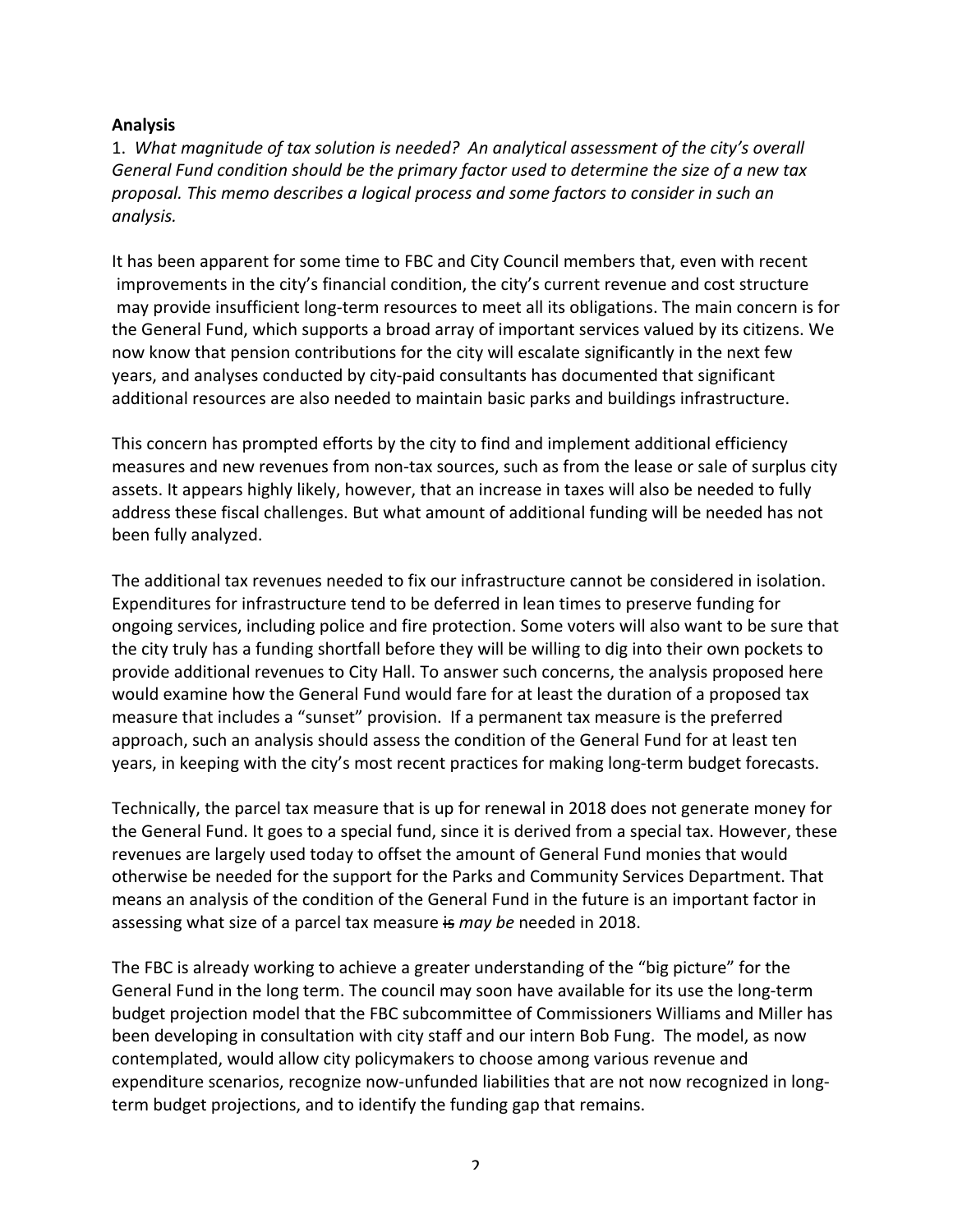As this new tool is fine-tuned, the council may wish to consider the following approach for assessing the long-term General Fund condition and estimating the monies needed from a parcel tax to meet our infrastructure needs:

-- Using a mid-range projection of revenues rather than a worst-case or a best-case scenario. This could involve, for example, using long-range sales and property tax revenue growth rates more in keeping with the city's historical revenue performance rather than more conservative assumptions. Also, such an analysis will probably require an assumption regarding whether a partial or full renewal of Measure O occurs in 2020, when the sales tax measure would otherwise expire, since this will overlap with the time period a new parcel tax would be in effect.

-- *Developing a more realistic estimate of the growth in city costs over the projection period.* For example, the council may wish to include in its calculations an estimate of the growth in city payroll costs that is consistent with City Council negotiating goals or that reflects the city's actual experiences in growth in city payroll costs in recent years. The most recent city budget projections, which assume no payroll growth over the next decade, almost certainly understate the actual costs the city will experience over time. The long-term estimates for OPEB costs are also likely understated, based on publicly released analyses prepared for CalPERS of the current investment return environment.

-- *Recognizing that the funding gap identified in the model would not be filled with new taxes* alone. The analysis of tax revenue needs could account for the additional revenues the city anticipates it will receive from any hotel projects it has approved and from other economic development projects it foresees. The city could assume some level of ongoing financial help from UC Davis to mitigate the impacts of the new long-range plan the campus is now preparing. The city may also wish to set dollar targets for the achievement of governmental efficiencies as well as from the generation of new non-tax revenues, such as from the leveraging of surplus city assets.

These assumptions, which are consistent with city policies and goals, would collectively reduce the additional revenues needed from higher taxes to more realistic and achievable levels and represent a more balanced approach to dealing with the city's fiscal problems. Once the need for new taxes has been assessed, public opinion surveys may be warranted to determine if Davis citizens would be likely to support the identified amount of revenues. However, it is important that the process start with an analysis of revenue needs, not with what the public is willing to vote for.

2. What type of tax measure should be placed on this ballot? A two-part package for June 2018 *with* a parcel tax with new money for roads and bike paths maintenance and a sugary beverage *tax* for parks maintenance could help balance the risk of voter rejection of new parcel tax *requiring two-thirds approval against the opportunity to more fully meet the city's critical infrastructure needs.*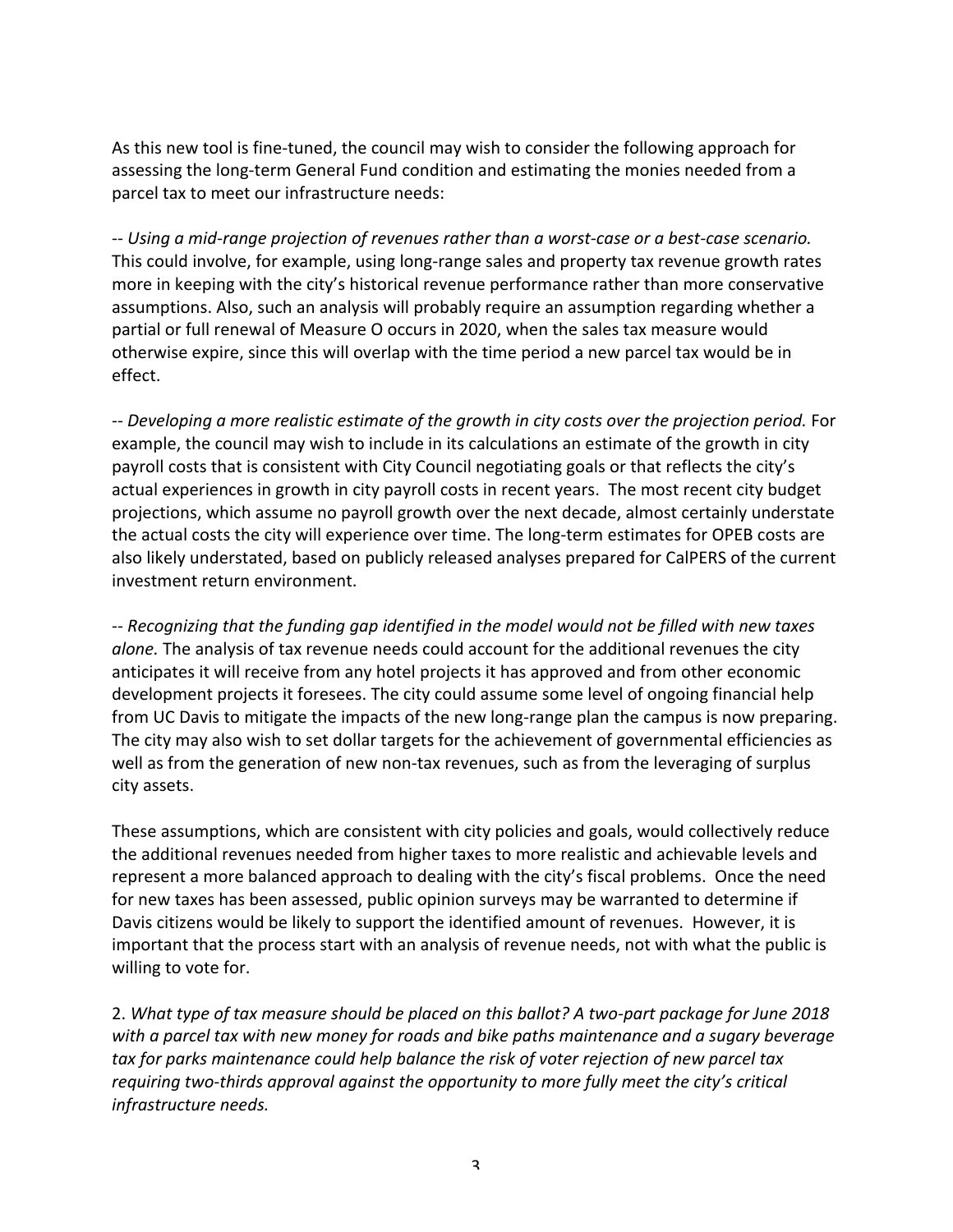One of the critical issues facing the council is this: Should the existing parcel tax be renewed, should some other type of tax be adopted, or should some combination of new tax measures be adopted to address the city's infrastructure problems?

The council considered, but rejected in 2015 for various reasons, the concept of establishing a utility users tax, which as proposed would have been a general tax subject to majority voter approval. Recent voter approval of a sales tax increase, and the fact that an entire penny of sales tax revenues for the city is at risk unless renewed in 2020, makes further additional city hikes in the sales tax unlikely at this time.

The council has voiced continued interest in renewing and increasing, for one public purpose or another, the existing parcel tax for parks. Such a parcel tax measure would be subject to twothirds voter approval, which poll data a couple years ago suggested could be challenging to obtain. That poll data also suggested that some proposed uses of tax funding, some as for roads and bike paths and parks, were more likely to generate public support than others. By its nature, a special tax such as a parcel tax provides greater assurance to the public that it would be spent on the specific purposes promised to voters, because the use of those tax proceeds is legally limited to its stated purposes.

Under the state Constitution, a parcel tax, as a property-related tax, cannot be presented to voters as a general tax and therefore must be subject to two-thirds voter approval no matter what ballot it appears on. Other types of tax measures, such as a tax on sugary beverages presented to the council by public health advocates, could be crafted either as a general or a special tax measure, depending upon when they were presented to voters. Any general tax measures would have to go on the June 2018 ballot.

In picking and choosing among such alternatives, the council must consider some difficult trade-offs. Pursuit of some form of a majority-vote tax measure ostensibly makes a ballot measure easier to pass. But that approach simultaneously opens the door to greater voter opposition and criticism because use of the new tax monies is for the general benefit of the city and legally cannot be limited to particular programs and projects.

Another difficult trade-off: a parcel tax measure, though possibly more difficult to pass, would likely generate more new revenue to meet the city's infrastructure needs (a \$1.4 million net gain from a doubling of the existing \$49 parcel tax to \$2.8 million more from a tripling of the tax to about \$150). A sugary beverage tax configured as some other cities have adopted at one cent per ounce would likely generate \$800,000 to \$1 million annually. Moreover, because this is a novel tax that is intended to discourage consumer purchases of sugary beverages, the stability of these revenues is less certain and could decline in future years (similar to the way state revenues from tobacco taxes have historically declined along with the prevalence of smoking).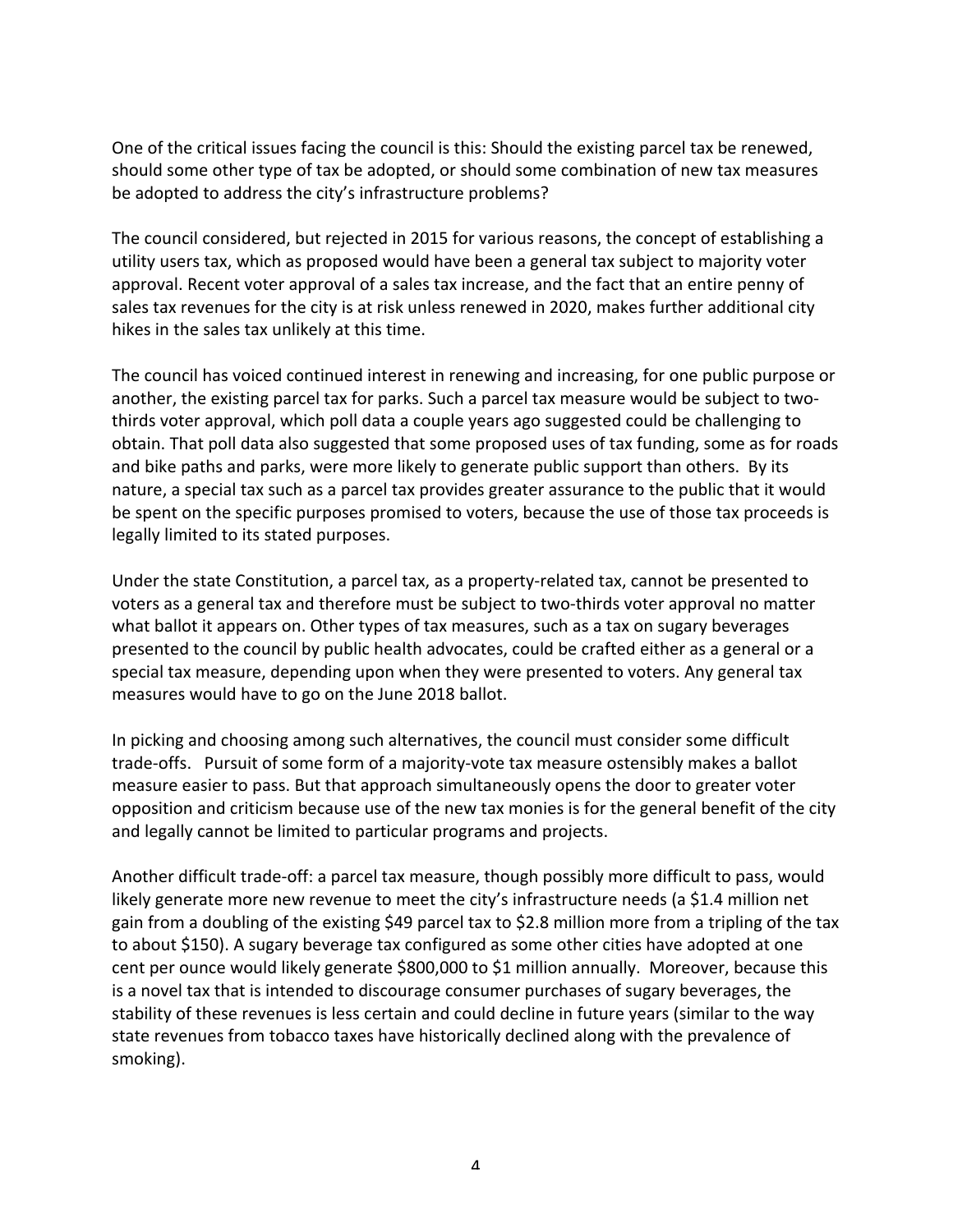There is no one magic solution to resolving these dilemmas. Here is one approach, meant to stimulate public discussion, about how to shape a June 2018 tax package *that* could balance these kinds of risks:

Place two separate tax measures before voters in June 2018.

The first ballot measure would be a special tax measure to increase the parcel tax. The first \$49 collected per parcel would continue to go for park maintenance and related purposes, much as it does now. However, any additional amounts (another \$49 if, say, the total amount of the tax was to be doubled) would be devoted to street and road and bike path maintenance.

This blending of the two types of public works projects appears to be consistent with the provision of state law authorizing the current parcel tax [Government Code Section 53313(d)]. That state law says such tax monies may be used for "maintenance and lighting of parks, parkways, *streets, roads*, and open space." (Emphasis added.) Notably, bike paths may be funded under the existing city parcel tax law. Municipal Code Section 15.14.030 (see the definition of "public improvements") states that monies may be used to install and repair "public lighting, landscaping, parks, public areas, recreational facilities, open space, and bike *trails*." (Emphasis added.) So, no change in city ballot language would be needed to allow funding from the new tax for bike paths.

The second ballot measure would be a general tax measure to institute a tax on sugary beverages at the penny per ounce level modeled in some key respects after similar measure adopted in Berkeley, San Francisco, and Oakland. Revenues from the City of Davis version of the tax would be used to rehabilitate parks and recreation infrastructure, although, as a general tax, such a commitment would not be legally binding.

This approach assumes that various new city programs proposed by previous advocates of the tax would not be funded from this new revenue source, with a focus instead on supporting city parks programs. This approach would be consistent, however, with the policy aim of encouraging youth and adult activities that reduce obesity. As discussed later in this analysis, there are steps the city could take to provide reasonable reassurances to voters that the monies would be spent as intended.

The stakes would be high for any measure to increase parcel tax revenues. A "no" vote on any ballot measure to increase city revenues for infrastructure would not only prevent a tax increase from taking effect – it would also cause the loss of the \$1.4 million annually in existing revenue now collected to support parks maintenance from the original \$49 parcel tax.

For this reasons, the approach outlined above balances the opportunity to obtain greater resources to deal with the city's infrastructure problems against the risks that voter rejection of a parcel tax increase would leave the city with even less resources than it had before for such purposes. If voters rejected the two-thirds parcel tax measure proposed in this memorandum, the sugary beverage tax measure, which would require only a majority vote for approval and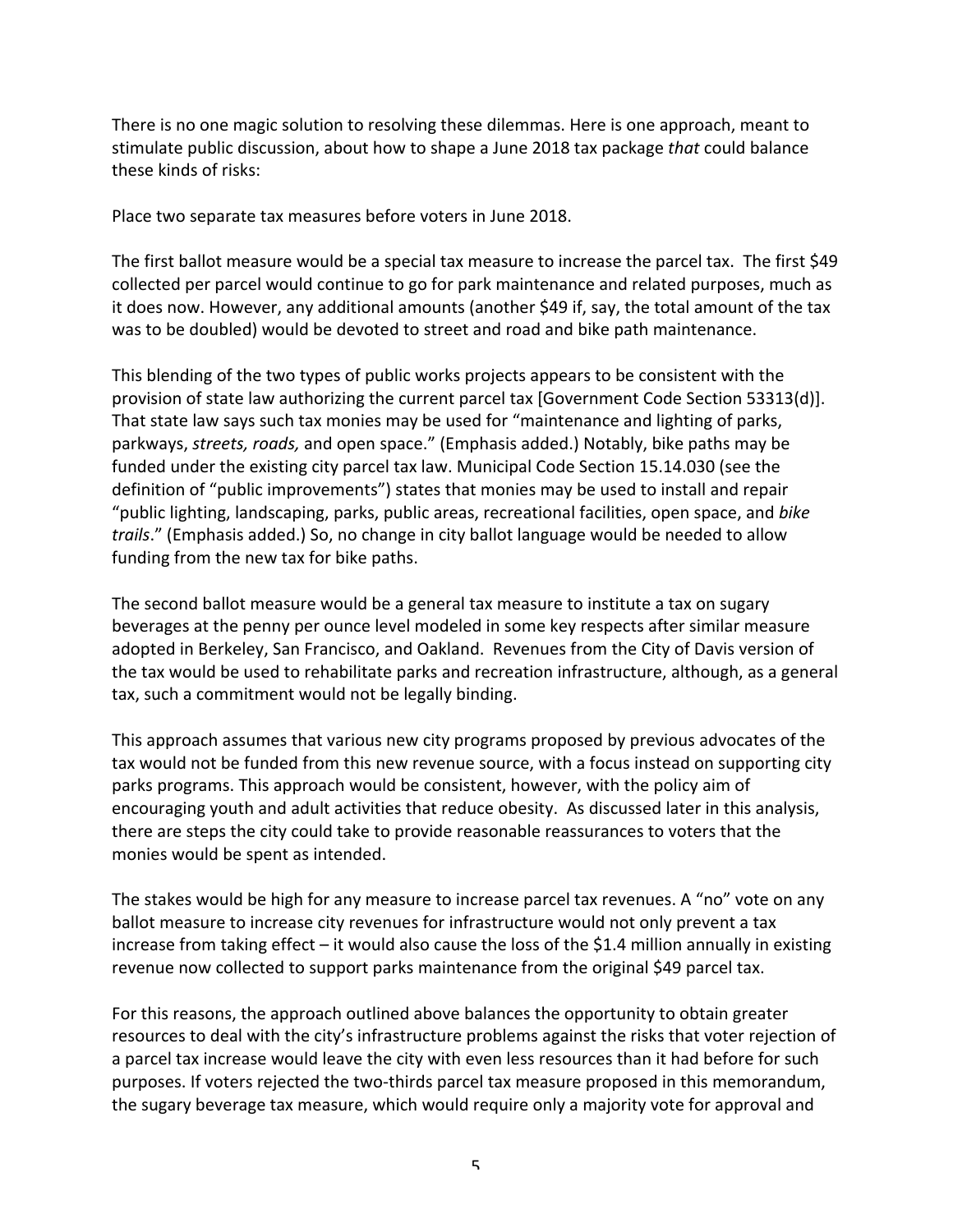thus be more likely to pass, would provide a sort of fiscal insurance policy that would partly offset the potential loss for parks. Instead of a loss of \$1.4 million for parks, new revenues from a sugary beverage tax could limit that to a net loss of a more manageable \$400,000. In theory, the sugary beverage tax could be put on the ballot as a special tax also requiring a two-thirds vote, but that would significantly diminish its chances of enactment. Notably, the four North California cities that enacted a sugary beverage tax - Albany, Berkeley, Oakland, and San Francisco – all adopted it as a general tax subject to majority voter approval rather than as a special tax requiring two-thirds approval.

If both proposed City of Davis tax measures won voter approval, the city would maximize its opportunity to fix its streets and roads, bike paths, and parks with the new resources approved by the voters. In that event, the city would have the combined revenues from the parcel and sugary beverage taxes available.

There are ways this proposal could be improved as well as alternative approaches to a tax package that warrant consideration. For example, the city could consider putting two separate parcel taxes on the ballot – one for parks and one for roads – in addition to a measure for a sugary beverage tax (although that approach carries its own significant risks of overwhelming voters with three separate tax measures). Whatever approach they ultimately choose, city policymakers should consider crafting a tax package that balances the opportunities for gaining needed revenue for infrastructure against the risks that voters will reject a parcel tax increase bearing a challenging two-thirds vote requirement.

3. How could a tax package ensure that any new funding it generates is used in keeping with *promises made to voters? The package could be accompanied by council actions providing* reasonable assurances to voters that the new revenues would be spent as proposed.

The two attached FBC resolutions from late 2015 spell out in greater detail several mechanisms that could be used to strengthen the bond of trust between policymakers and the voters over a tax package. (See Page 2, Section 6 of the November 2, 2015 FBC position statement as well as points 1, 5 and 6 of the December 14, 2015 motion.) The options identified by the FBC, in no particular order, include:

-- Adoption of so-called "maintenance of effort" requirements intended to ensure that new resources provided from a tax measure are used to expand maintenance and carry out capital improvements, rather than to allow a redirection of existing resources budgeted for these items to other purposes.

-- Development of a widely published written plan in advance of the election explaining how the proceeds of a new tax measure would be spent.

-- Formal annual review of city government expenditures after the fact to ensure that funding from new taxes is spent in keeping with that written plan.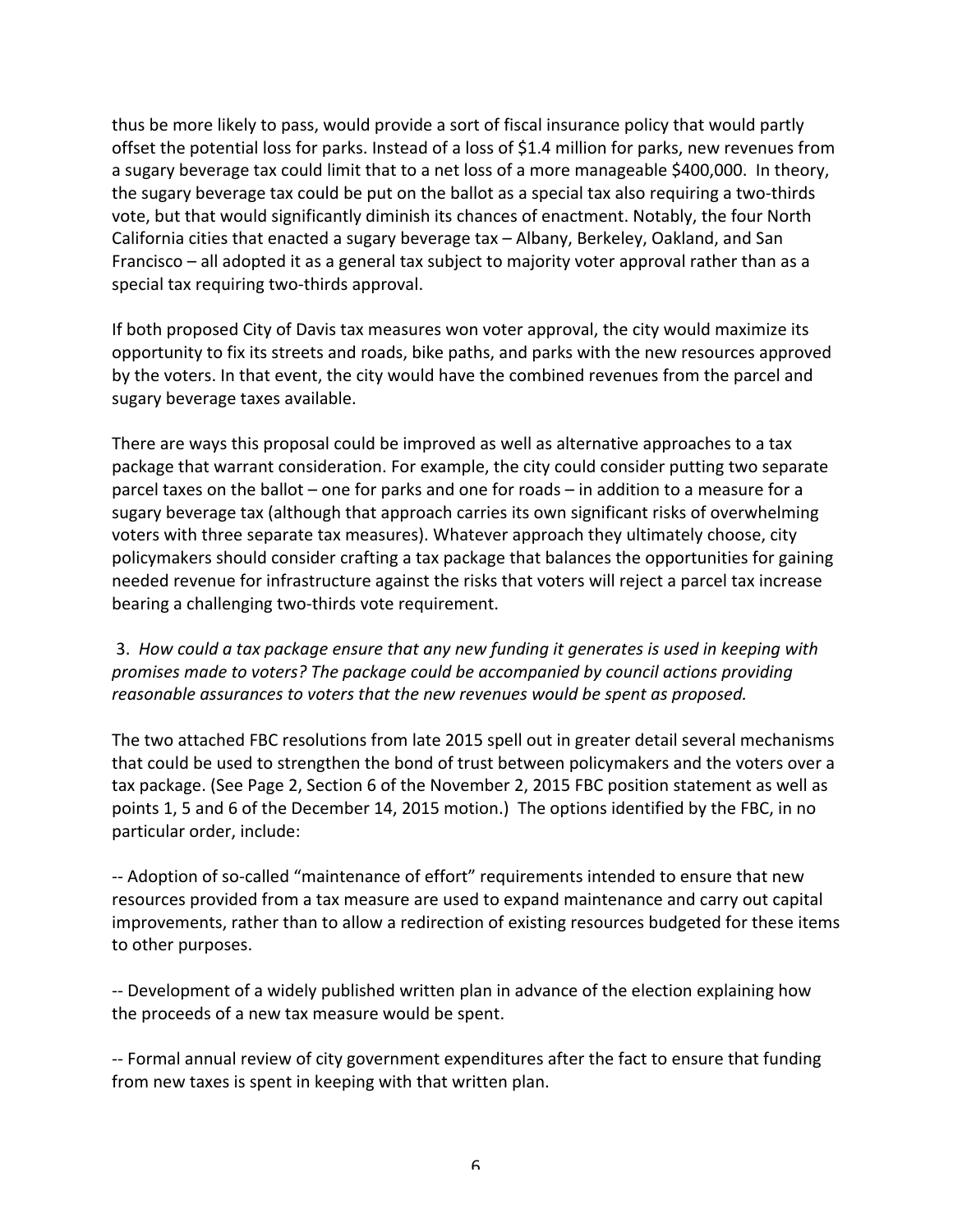-- Placement of a "sunset" or time limit on the duration of the tax measure as has been occurring for the park tax for some time.

Policymakers may wish to consider these provisions regardless of whether special or general taxes are placed on the ballot. They could prevent misunderstandings before the election that could endanger the passage of tax measures and avoid problematic disputes after the election regarding how the new resources are to be used.

For example, simply increasing the size of the parks maintenance tax, and continuing the current practice of using these monies to take the place of General Fund support that would otherwise be required for the Parks and Community Services Department, could lead to difficult questions about which city expenditures would be the "real" beneficiaries of the new tax revenue. Displacing more park support costs with new tax monies would effectively leave new uncommitted funds available for any purpose. A detailed expenditure plan, imposition of a maintenance of effort requirement, and other steps outlined here could help avoid such controversies by clearly identifying and verifying the specific infrastructure projects for which new tax proceeds would be used.

Such provisions could be integrated into the language of a ballot measure or in accompanying council resolutions or ordinances that did not appear on the ballot.

4. Could a tax package be crafted in a way that provides fairer taxation of the Davis *community?* State law appears to allow other forms of property-related special taxes that might be fairer to many taxpayers than the current parcel tax structure. More limited changes are also *possible to improve tax fairness.*

Section 15.14 of the Municipal Code details how the park maintenance tax is apportioned. Under the city law, a tax of \$49 is levied on "single-family residences," defined in the measure as containing less than five residential units on a single parcel. Multifamily residential housing, defined as having five or more residential units on a single parcel, pay \$49 per unit.

The tax is levied differently on other types of property. Group living homes pay \$20 per resident; commercial property owners pay \$40 for each 1,000 square feet of building space, up to a cap of 10,000 square feet (or \$400); industrial property owners pay \$12.80 per employee up to a maximum of 30 employees (or \$384); while day care providers pay \$14.30 per 1,000 square feet of building space, up to a cap of 10,000 square feet (or \$143).

As it crafts a new tax measure, city policymakers may wish to consider two main approaches to reforming the way this tax is imposed in Davis.

First, the distribution of the tax burden using the current parcel-based tax structure could be modified to make it more fair.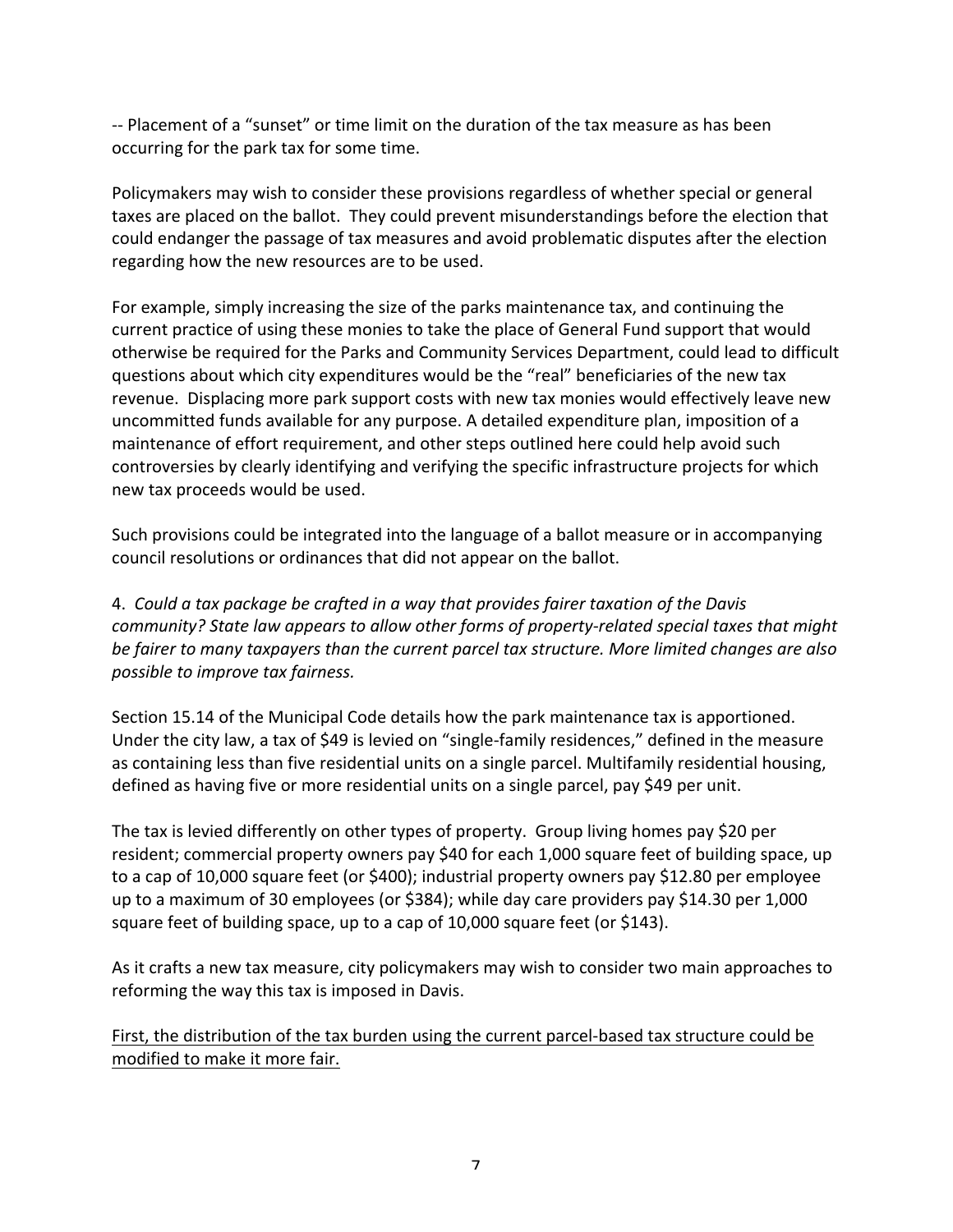As noted above, owners of up to five units of housing on a single parcel of land pay \$49 under the current parcel tax structure. Arguably, the current structure of the park maintenance tax places most of its tax burden on owners of one-unit residences (mostly homeowners) while providing tax advantages to property owners operating rentals and "mini-dorms" of less than five units. Students residing at multiple-unit properties might make heavier use of the city park system than a family living in a one-unit home, but that entire four-unit complex would nonetheless be taxed at the same \$49 rate paid by such a homeowner family.

The current parcel tax structure similarly provides a tax advantage to larger commercial and industrial property owners to the disadvantage of small business property owners. For example, the property owner of a very large industrial operation, with 150 employees, currently pays the same exact parcel tax as a company with only 30 employees. The cap in tax liability results in considerable savings for employers who have large numbers of employees.

City policymakers could modify or eliminate part or all of the caps on levies for commercial and industrial property owners. They could also revise the provision in the law that allows up to five residential units to be deemed "single-family residential." This and other proposed tax changes would likely increase the revenues that a parcel tax would generate for the city's infrastructure needs. Accordingly, city policymakers may wish to examine what fiscal impact such changes may have.

In considering such changes, policymakers should also consider what unintended negative effects such changes may have, including their potential to discourage growth in businesses and rental housing. However, it seems unlikely that the relatively small amounts of additional payments that might result from revisions of the parcel tax would affect the investment decisions made by the owners of such properties, which usually involve much larger financing and taxation factors.

## A second approach to reforming the existing parcel tax would be to consider more basic changes to the tax structure of a new ballot measure.

One longstanding concern is that owners of large luxury homes pay the same \$49 parcel tax levy as owners of much smaller homes. The park maintenance tax, in this respect, is a regressive tax, given that higher-income families ordinarily are the ones able to afford larger homes. 

However, state law does not require that such special property-related taxes be imposed on such a simple per parcel basis. Rather, the Constitution requires that such taxes be imposed in a uniform manner. One additional restriction is that the basis of the levy cannot tied to the value of the parcel. (Proposition 13 of course generally limits such *ad valorem* taxes). But those constraints still leave many other valid alternatives to imposing equal tax amounts for each parcel one owns within a city.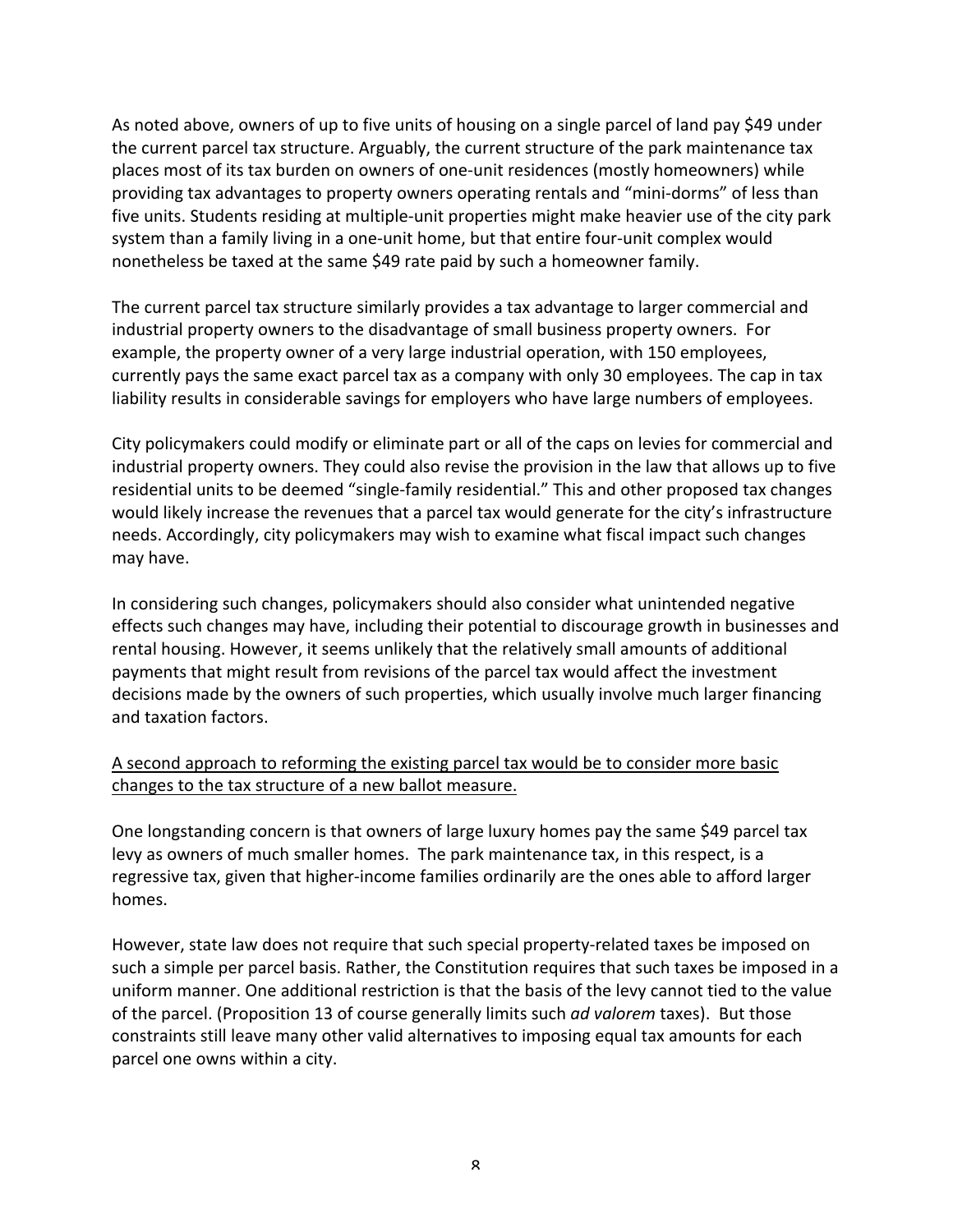As the California Tax Foundation (CalTax) discussed in a September 2014 report, *Piecing Together California's Parcel Taxes*, other local jurisdictions apportion special taxes relating to property in a variety of ways. The includes basing taxes on the square footage of buildings on a parcel, the square footage of the lot, the linear length of frontage on streets and roads, or even the calculation of more complex "single-family equivalent" units intended to provide a fairer distribution of taxes among residential and non-residential properties.

As the CalTax report notes, some important technical issues pertain to some of these apportionment methods. For example, while data on the square footage of lots is usually accurate, data on the size of building improvements is often less reliable. However, it should be noted, the City of Davis already uses some of these other measures to levy other types of fees and charges. For example, the existing Municipal Service Tax and the Public Safety Tax are levied based on the parcel size and number of dwelling units for residential parcels, and on the parcel size and structure size for commercial customers. This means that the city would likely have the data in hand it would need to shift to a different tax structure for the parks maintenance tax using these types of apportionment factors if it chose to do so.

Nothing would prohibit the city (with voter approval) from setting tax rates under a newly restructured ballot proposal so that they would generate the same amount of money as the existing parks maintenance tax. But the rates could also be set at a level to collect greater revenue to the city for infrastructure projects than the per-parcel tax that is levied now.

The CalTax report suggests that the simpler and uniform an approach a city takes to apportioning taxes, the more likely it would meet state Constitutional requirements governing property-related special taxes. Policymakers should consult with the city attorney on this and related legal issues to ensure any ballot measure would survive any legal challenges.

The overall distributional effects of such a change to the city's tax structure warrants careful study. City data on the distribution of tax revenues generated from other city fees and taxes could be used to model what would happen if the parks maintenance tax were apportioned on a similar basis. For example, the city could review what share of Public Safety Tax revenues come from apartment complexes and commercial properties and compare that with the proportion of revenues being received from those same classes of properties under the existing park maintenance tax structure.

Any change in the tax structure will automatically create some "winners" and "losers," which is why tax reform is often so difficult to enact. Some small homes close to central Davis, for example, may be occupied by residents with higher personal incomes who would not be burdened by paying the same parcel taxes as families living in larger homes on the outskirts of town. The correlation of home size and incomes in Davis should be studied to determine if such an approach to tax reform would be equitable.